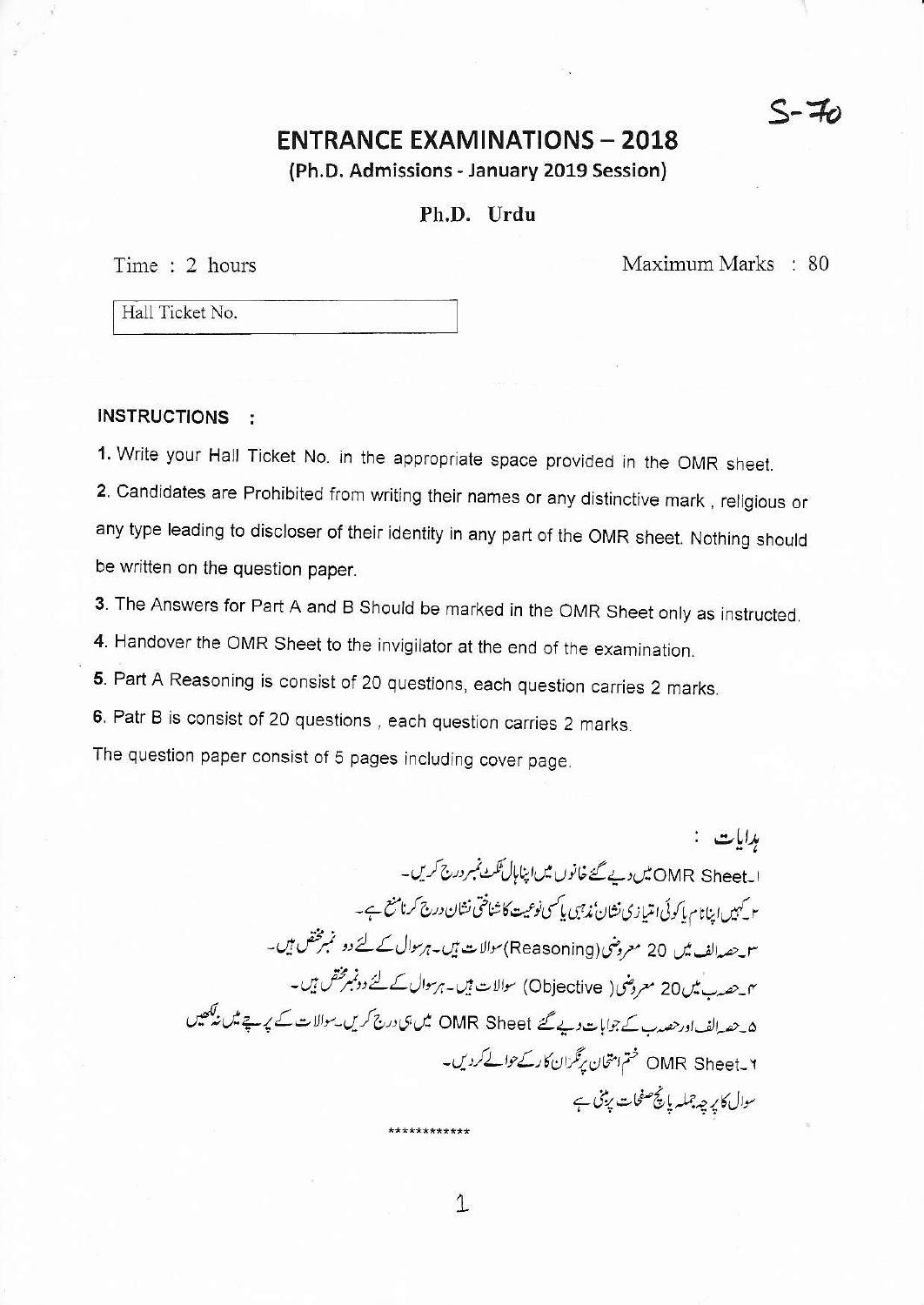$S-70$ 

| $20 X 2 = 40$    |                                                     | PART-A            | حصہُ الفُ                                   |                                                                                                       |
|------------------|-----------------------------------------------------|-------------------|---------------------------------------------|-------------------------------------------------------------------------------------------------------|
|                  |                                                     |                   |                                             |                                                                                                       |
|                  | D) جحانی رانی<br>( )<br>() گلبر <i>گه</i><br>( ) () |                   |                                             | 1- <sup>بلبل</sup> ہند سکالقب ہ <sup>ے؟</sup><br>A)لاسٹکیشکر B)سروجن نائڈو C) <sup>عص</sup> مت چغنائی |
|                  |                                                     |                   |                                             | 2- ''گول گنبڈ'' کہاں ہے؟                                                                              |
|                  |                                                     | C) بيجا پور       |                                             | A)حيدرآباد B) د ل                                                                                     |
|                  |                                                     |                   |                                             | 3- 'مقدس مرز مین' کے کہتے ہیں؟                                                                        |
|                  |                                                     | C) تروپٽي         |                                             |                                                                                                       |
|                  | اوینیے تاریخ<br>(<br>( )<br>( )                     |                   |                                             | 4- ''اشنبول'' کاقدیم نام                                                                              |
|                  |                                                     | C) قىطنطنىيە      |                                             | A)اشنبولا B)استب                                                                                      |
|                  |                                                     |                   |                                             | 5- كون سامركزي وزير بمي ٹوبم كاشكار ہوا۔                                                              |
|                  |                                                     |                   | A)ارون هیللی B)ایم ایم ایم کس C)راہل گاندھی |                                                                                                       |
|                  |                                                     |                   |                                             | 6- غائب ہندسہ کی نشاندہی کی نشاندہی کیجیے۔                                                            |
|                  |                                                     |                   | 70, 71, 76, ?, 81, 86, 70, 91               |                                                                                                       |
|                  | $\begin{pmatrix} 0 & 0 \\ 0 & 0 \end{pmatrix}$      |                   | 80(C 71(B 70(A                              |                                                                                                       |
|                  |                                                     |                   |                                             | 7- مندرجہ ذیل سے غائب عددکون ساہ؟                                                                     |
|                  |                                                     |                   | J14 , L16 , ? , P20 , R22 ,                 |                                                                                                       |
|                  | T24(D)                                              |                   | M18(C N18(B S24(A                           |                                                                                                       |
|                  | (                                                   |                   |                                             | 8- درج ذیل میں اگر پہلے دو بیان صحیح ہیں تو تیسر ابیان ؟                                              |
|                  |                                                     |                   |                                             | ا) یوسف بڑا ہے جاوید سے                                                                               |
|                  |                                                     |                   |                                             | r) شکیل بڑا ہے یوسف سے                                                                                |
|                  |                                                     |                   |                                             | ۳)جاوید بڑا ہے شکیل سے                                                                                |
|                  | D) پچھ حد تک غلط                                    | C) کچھ حد تک صحیح | A) صحیح ا                                   |                                                                                                       |
| $\overline{(\ }$ |                                                     |                   |                                             | 9- ''عالمی یوم دختر'' محس دن منایاجا تاہے                                                             |
|                  | 6(D ڈسمبر                                           |                   | 23(A سپینمبر 22(B نومبر ، 5) جمع متی        |                                                                                                       |
|                  |                                                     |                   |                                             | Silicon Valley -10 کہاں دائع ہے                                                                       |
|                  | D)روس                                               |                   | A)امریکا B)بھارت C)جایان                    |                                                                                                       |
|                  |                                                     |                   |                                             | contd                                                                                                 |

 $\mathbf{2}$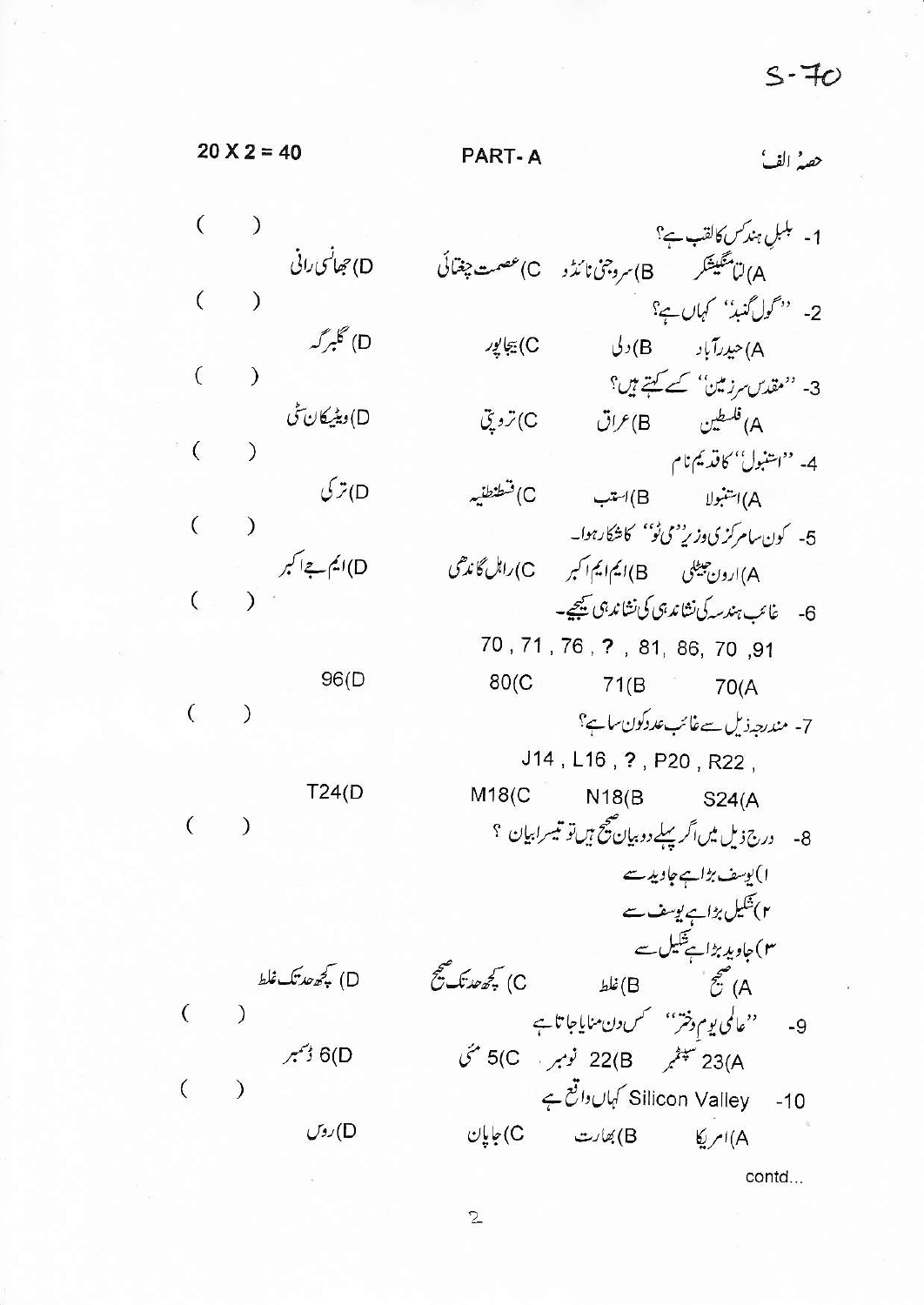## $S-70$

| $\overline{(\ }$                                              |               |                                                               |                                                 | 11- DTH سروس کا آغاز کس سال ہوا؟            |                              |  |  |
|---------------------------------------------------------------|---------------|---------------------------------------------------------------|-------------------------------------------------|---------------------------------------------|------------------------------|--|--|
|                                                               |               | 2014(D                                                        | 2004(C                                          | 1990(B 2000(A                               |                              |  |  |
| $\left($                                                      | $\mathcal{C}$ |                                                               |                                                 |                                             | HTML -12 کا مطلب             |  |  |
| High Text Modern Language (B                                  |               |                                                               | Hyper Text Markup Language (A                   |                                             |                              |  |  |
| Hard Text Mouse Language (D Hidden Text Meaning & Language (C |               |                                                               |                                                 |                                             |                              |  |  |
|                                                               | $($ )         |                                                               | 13- رقص'' کچی یوڈی'' کاتعلق س ریاست سے ہے؟      |                                             |                              |  |  |
|                                                               |               | (A) کیرل (B) آندھراپردیش (C) تاملناڈو (D) آسام                |                                                 |                                             |                              |  |  |
|                                                               | $($ )         |                                                               | $\mathcal{L}(\mathcal{L})$ .                    | 14- راجيوگاندھي ڪھيل رتن ايوارڈ' ڪينهيں ملا |                              |  |  |
|                                                               |               | (A) ثانيورزا (B) لي وك سندهو (C) ساكنانهوال (D) محمداظهرالدين |                                                 |                                             |                              |  |  |
|                                                               | (             |                                                               |                                                 |                                             | 15 بے جوڑ کی نشاند ہی کیجیے۔ |  |  |
|                                                               | (D) پٹنہ      |                                                               | (A) حيدرآباد (B) مجمويال (C) الدآباد            |                                             |                              |  |  |
|                                                               | $($ )         |                                                               | SAARC -16 کی سیکریٹریٹ کہاں واقع ہے؟            |                                             |                              |  |  |
|                                                               | (D) کوکبو     |                                                               | (A) کراچی (B) گھٹنڈو (C) دہلی                   |                                             |                              |  |  |
|                                                               | $($ $)$       |                                                               | 17- محکمہ سروےآف انڈیا محس منسٹری کےتحت شامل ہے |                                             |                              |  |  |
|                                                               | (D) داخله     | (C) سائنس وتکنالوجی                                           | (A) دفاع (B)                                    |                                             |                              |  |  |
|                                                               | $($ )         |                                                               |                                                 | 18- ہندوستان کا کثیرالاشاعت اردوروزنامہ     |                              |  |  |
|                                                               | JUL (D)       | (C) انقلاب                                                    | (A) منصف (B) قومی آواز                          |                                             |                              |  |  |
|                                                               | (             |                                                               | Pulitzer Prize -19 کس زمرہ کا ایوارڈ ہے؟        |                                             |                              |  |  |
|                                                               | (D) ادب       |                                                               | (A) ماحولیات (B) صحافت (C) تھیل کود             |                                             |                              |  |  |
|                                                               | $($ )         |                                                               | 20- سنٹرل ریلوے کازوٹل ہیڈکوارٹرکہاں واقع ہے؟   |                                             |                              |  |  |
|                                                               | (D) پٹنہ      |                                                               | (A) سكندرآباد (B) بحويال (C) ممبئيَ-وي في       |                                             |                              |  |  |

contd...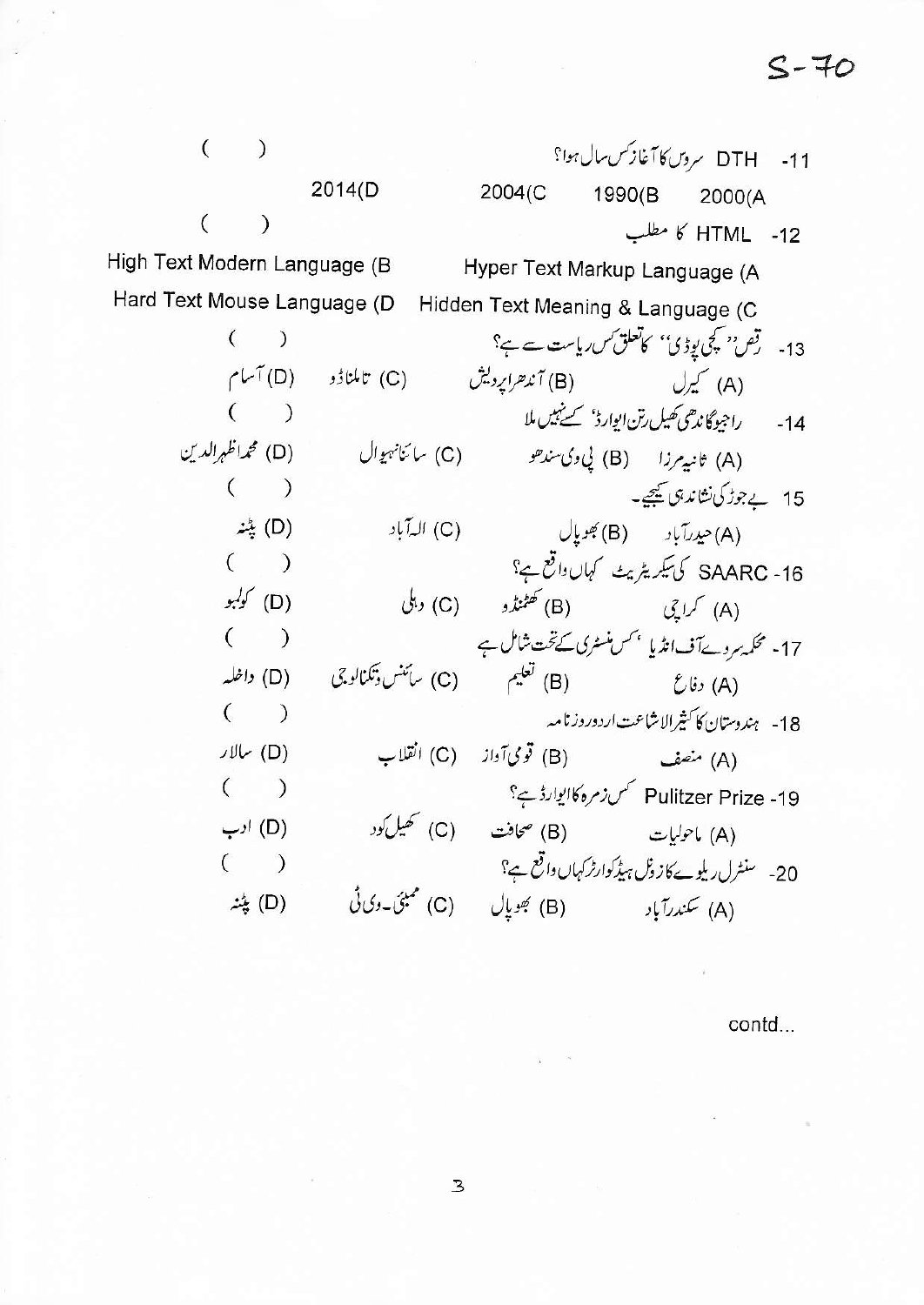$20X2 = 40$ 

ھہ (ب)

 $($ ) 21- ان میں سے کون دکنی شاعر نہیں ہے؟ (D) باشمی  $5.7$  (C)  $($ ) 22- کس ناقد کاتعلق ترقی پسندتحریک سے نہیں ہے؟ (D) محم<sup>صن عس</sup>كري (A) اختشام حسین (B) مجنوں گورکھ یوری (C) ممتاز حسین 23-معج مصر مع ہے شعر کھل کیجئے۔  $($ ) یادکرناهرگھڑیاں پارکا ............ (A) تشن<sup>ل</sup>ب ہوں شربت دیدارکا (B) دل ہوا ہے مبتلا دلداركا (C) مدعا ہے چشم گوہربارکا (D) جے وظیفہ بھے دل بیمار کا 24- 'دیوان غالب' کوالہامی کتاب کس نے کہاہے؟  $($ (D) عبدالرحلن بجنوري (A) حالی (B) نیاز فتح *یور*ی (C) ما لک رام 25-''اُردوکیا ہتدا پنجاب ہےہوئی''۔اس نظر پیکوکس نے پپش کیا؟  $($ ) (D) نصيرالدين باشي (A) حافظ محمود شیرانی (B) مسعود حسین خان (C) محمد حسین آزاد  $($   $)$ 26- کس ناول نگارنے سب سے پہلے تعلیم نسواں کوموضوع بنایا؟ (D) مرزابادی رسوا (A) پِیمَ چند (B) عبدالحکیم شرر (C) ڈپٹی نذیراحمد  $($ 27-شۇڭت يىلى خان ئىس شاعر كانىس نام ہے؟ (C) فانی (A) جگر (B) اصغر (D) حسرت  $($ .<br>28- '' كليات محمد قلى قطب شاه'' كےاولین مرتب كا نام بتائيج؟ (D) مسعود هسین خاں (A) يروفيسرسيده جعفر (B) سيدحى الدين قادرزور (C) عبدالحق  $($ 29- وحدتِ تاثر سَس صنف کی نمایاں اورا ہم خصوصیت ہے؟ (D) مخقرافسانه (A) داستان (B) ناول (C) ڈرامہ  $($   $)$ 30-' ترقی پیندادب'کے مصنف کانام ہے (D) کیفی اعظمی (A) سيد محمِشيل (B) على مردار جعفرى (C) سجاد طهير

Contd..